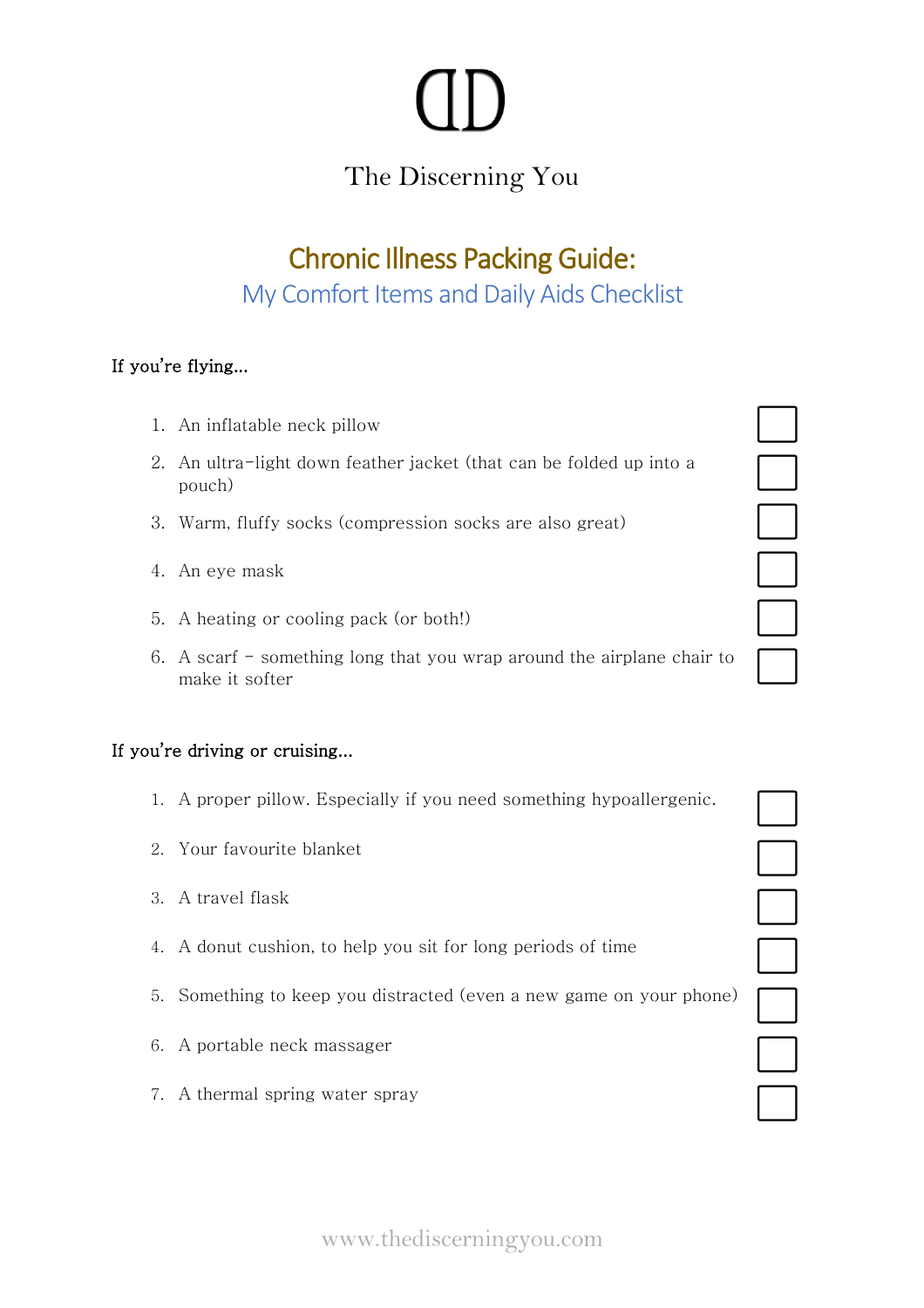# The Discerning You

#### Three old classics to keep you busy:

- 1. Books (whether it's novels, short stories, puzzles, or colouring in!)
- 2. Audiobooks and podcasts
- 3. Sketch pad or some knitting

#### Things that I can't travel without

- o My walking aid
- o A wheelchair (at the airport)
- o A small packet of hair clips or hair ties
- o A big bottle of water
- o Gentle cleansing wipes
- o Tissues (as thick and luxurious as possible)
- o Some meditation tracks or chilled podcasts on my phone

- o My glasses and contact lenses
- o Orthopaedic walking shoes
- o Diabetic socks